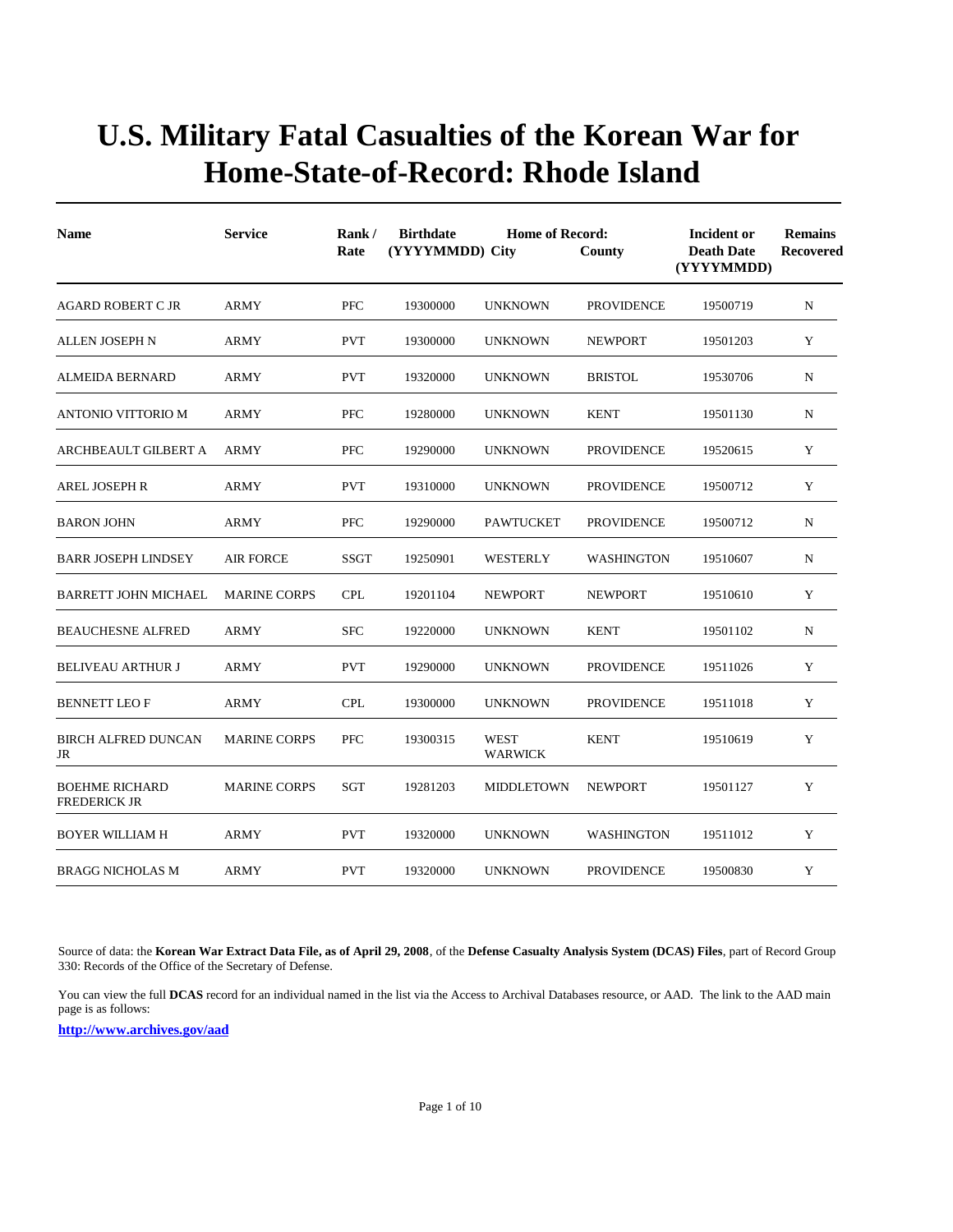| <b>Name</b>                               | <b>Service</b>      | Rank/<br>Rate | <b>Birthdate</b><br>(YYYYMMDD) City | <b>Home of Record:</b> | County            | Incident or<br><b>Death Date</b><br>(YYYYMMDD) | <b>Remains</b><br><b>Recovered</b> |
|-------------------------------------------|---------------------|---------------|-------------------------------------|------------------------|-------------------|------------------------------------------------|------------------------------------|
| <b>BRANCH SAMUEL A JR</b>                 | <b>ARMY</b>         | <b>PVT</b>    | 19320000                            | <b>UNKNOWN</b>         | <b>PROVIDENCE</b> | 19530425                                       | Y                                  |
| <b>BRIGGS CHARLES</b><br><b>RONALD</b>    | <b>MARINE CORPS</b> | <b>PFC</b>    | 19320517                            | <b>WARWICK</b>         | <b>KENT</b>       | 19520305                                       | Y                                  |
| <b>BURROWS JOHN</b><br><b>KENNETH</b>     | ARMY                | 1LT           | 19210000                            | <b>UNKNOWN</b>         | <b>BRISTOL</b>    | 19501102                                       | N                                  |
| <b>BUTLER GILBERT J</b>                   | <b>ARMY</b>         | <b>SGT</b>    | 19260000                            | <b>UNKNOWN</b>         | <b>PROVIDENCE</b> | 19511007                                       | Y                                  |
| <b>CAMIRE HENRY VICTOR</b>                | <b>MARINE CORPS</b> | PFC           | 19291118                            | <b>PAWTUCKET</b>       | <b>PROVIDENCE</b> | 19520905                                       | Y                                  |
| <b>CAPPUCCI ANTHONY</b><br><b>MICHAEL</b> | <b>MARINE CORPS</b> | SGT           | 19211102                            | <b>BRISTOL</b>         | <b>BRISTOL</b>    | 19510423                                       | Y                                  |
| <b>CARAMADRE VINCENT</b>                  | ARMY                | <b>PVT</b>    | 19310000                            | <b>UNKNOWN</b>         | <b>PROVIDENCE</b> | 19530301                                       | Y                                  |
| <b>CAREY JAMES</b><br><b>LAWRENCE</b>     | <b>ARMY</b>         | <b>PFC</b>    | 19310000                            | <b>UNKNOWN</b>         | <b>PROVIDENCE</b> | 19501130                                       | N                                  |
| CASEY RAYMOND JOSEPH ARMY                 |                     | PFC           | 19290000                            | <b>UNKNOWN</b>         | <b>PROVIDENCE</b> | 19501130                                       | N                                  |
| <b>CASTONGUAY DONALD</b>                  | <b>ARMY</b>         | <b>CPL</b>    | 19270000                            | <b>UNKNOWN</b>         | <b>PROVIDENCE</b> | 19510713                                       | Y                                  |
| CASTRATARO FREDERICK ARMY                 |                     | <b>CPL</b>    | 19270000                            | <b>UNKNOWN</b>         | <b>PROVIDENCE</b> | 19511027                                       | Y                                  |
| <b>CASTRATARO LOUIS</b>                   | <b>ARMY</b>         | <b>PVT</b>    | 19310000                            | <b>UNKNOWN</b>         | <b>PROVIDENCE</b> | 19500725                                       | Y                                  |
| <b>CATLOW ROBERT E</b>                    | <b>ARMY</b>         | <b>PVT</b>    | 19260000                            | <b>UNKNOWN</b>         | <b>PROVIDENCE</b> | 19510405                                       | Y                                  |
| CHRISTODULOU MICHAEL ARMY                 |                     | <b>PVT</b>    | 19290000                            | <b>UNKNOWN</b>         | <b>PROVIDENCE</b> | 19511106                                       | Y                                  |
| <b>CHRYSTIE DAVID</b><br><b>BURNELL</b>   | <b>MARINE CORPS</b> | <b>CPL</b>    | 19270521                            | <b>PAWTUCKET</b>       | <b>PROVIDENCE</b> | 19500927                                       | Y                                  |

Source of data: the **Korean War Extract Data File, as of April 29, 2008**, of the **Defense Casualty Analysis System (DCAS) Files**, part of Record Group 330: Records of the Office of the Secretary of Defense.

You can view the full **DCAS** record for an individual named in the list via the Access to Archival Databases resource, or AAD. The link to the AAD main page is as follows: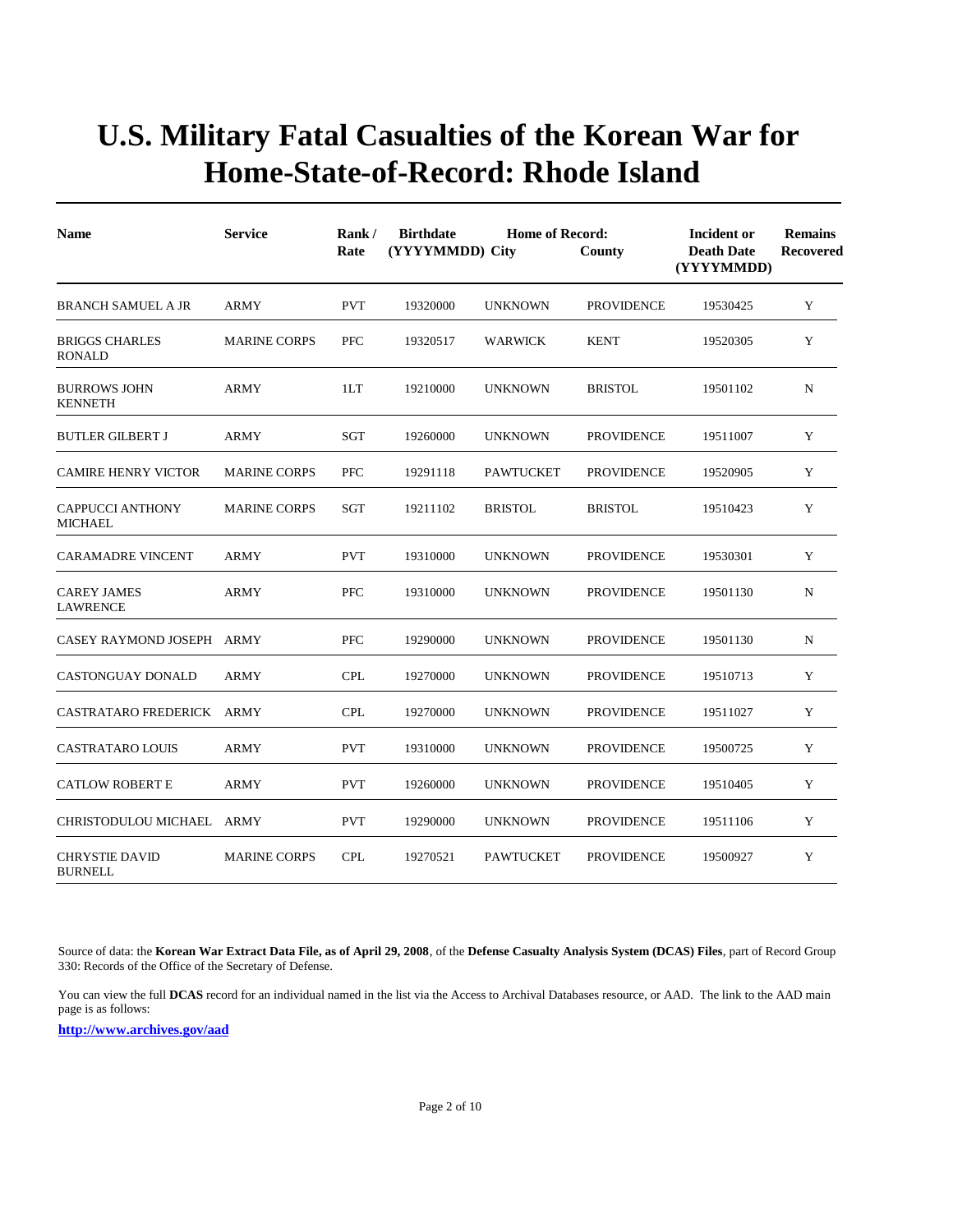| <b>Name</b>                              | <b>Service</b>      | Rank/<br>Rate | <b>Birthdate</b><br>(YYYYMMDD) City | <b>Home of Record:</b> | County            | Incident or<br><b>Death Date</b><br>(YYYYMMDD) | <b>Remains</b><br><b>Recovered</b> |
|------------------------------------------|---------------------|---------------|-------------------------------------|------------------------|-------------------|------------------------------------------------|------------------------------------|
| <b>CLOSSON ARCHIE J</b>                  | <b>ARMY</b>         | <b>PVT</b>    | 19280000                            | <b>UNKNOWN</b>         | <b>KENT</b>       | 19500712                                       | $\mathbf N$                        |
| COLALUCA RICHARD A                       | <b>ARMY</b>         | <b>PVT</b>    | 19310000                            | <b>UNKNOWN</b>         | <b>PROVIDENCE</b> | 19530715                                       | Y                                  |
| COLEMAN JOHN B JR                        | <b>MARINE CORPS</b> | <b>PFC</b>    | 19330210                            | <b>PROVIDENCE</b>      | <b>PROVIDENCE</b> | 19530724                                       | Y                                  |
| <b>COLEMAN WILFRED E JR</b>              | ARMY                | <b>PVT</b>    | 19320000                            | <b>UNKNOWN</b>         | <b>KENT</b>       | 19510523                                       | Y                                  |
| <b>CORRIVEAU DONALD F</b>                | ARMY                | <b>PVT</b>    | 19290000                            | <b>UNKNOWN</b>         | <b>PROVIDENCE</b> | 19511021                                       | Y                                  |
| <b>COUTO ROGERIO LEWIS</b>               | <b>MARINE CORPS</b> | <b>PFC</b>    | 19330206                            | <b>PROVIDENCE</b>      | <b>PROVIDENCE</b> | 19511108                                       | N                                  |
| <b>CROOK JOSEPH WALTER</b><br>JR         | <b>MARINE CORPS</b> | <b>CPL</b>    | 19300311                            | <b>PROVIDENCE</b>      | <b>PROVIDENCE</b> | 19510922                                       | Y                                  |
| DALTON THOMAS W                          | ARMY                | <b>SGT</b>    | 19250117                            | WOONSOCKET             | <b>PROVIDENCE</b> | 19510405                                       | Y                                  |
| DECESARE ANACLETHE<br><b>PATRICK</b>     | <b>AIR FORCE</b>    | MAJ           | 19180113                            | <b>PROVIDENCE</b>      | <b>PROVIDENCE</b> | 19510412                                       | N                                  |
| DESJARLAIS NORMAN<br><b>EUGENE</b>       | <b>ARMY</b>         | <b>CPL</b>    | 19310000                            | <b>UNKNOWN</b>         | <b>PROVIDENCE</b> | 19501127                                       | $\mathbf N$                        |
| DEVLIN JAMES J                           | <b>MARINE CORPS</b> | <b>PFC</b>    | 19310508                            | <b>PAWTUCKET</b>       | <b>PROVIDENCE</b> | 19530329                                       | Y                                  |
| DINSDALE WILLIAM J JR                    | ARMY                | <b>PVT</b>    | 19310000                            | <b>UNKNOWN</b>         | <b>KENT</b>       | 19511003                                       | Y                                  |
| <b>DIPIETRO JOSEPH F</b>                 | <b>ARMY</b>         | <b>PFC</b>    | 19300000                            | <b>UNKNOWN</b>         | <b>PROVIDENCE</b> | 19500916                                       | Y                                  |
| DRUMMOND ALBERT<br><b>EDWARD JR</b>      | <b>MARINE CORPS</b> | <b>PFC</b>    | 19321202                            | <b>PROVIDENCE</b>      | <b>PROVIDENCE</b> | 19520813                                       | Y                                  |
| <b>ECCLESTON EDWARD</b><br><b>ELISHA</b> | <b>MARINE CORPS</b> | <b>PFC</b>    | 19311110                            | WAKEFIELD              | <b>WASHINGTON</b> | 19510915                                       | Y                                  |

Source of data: the **Korean War Extract Data File, as of April 29, 2008**, of the **Defense Casualty Analysis System (DCAS) Files**, part of Record Group 330: Records of the Office of the Secretary of Defense.

You can view the full **DCAS** record for an individual named in the list via the Access to Archival Databases resource, or AAD. The link to the AAD main page is as follows: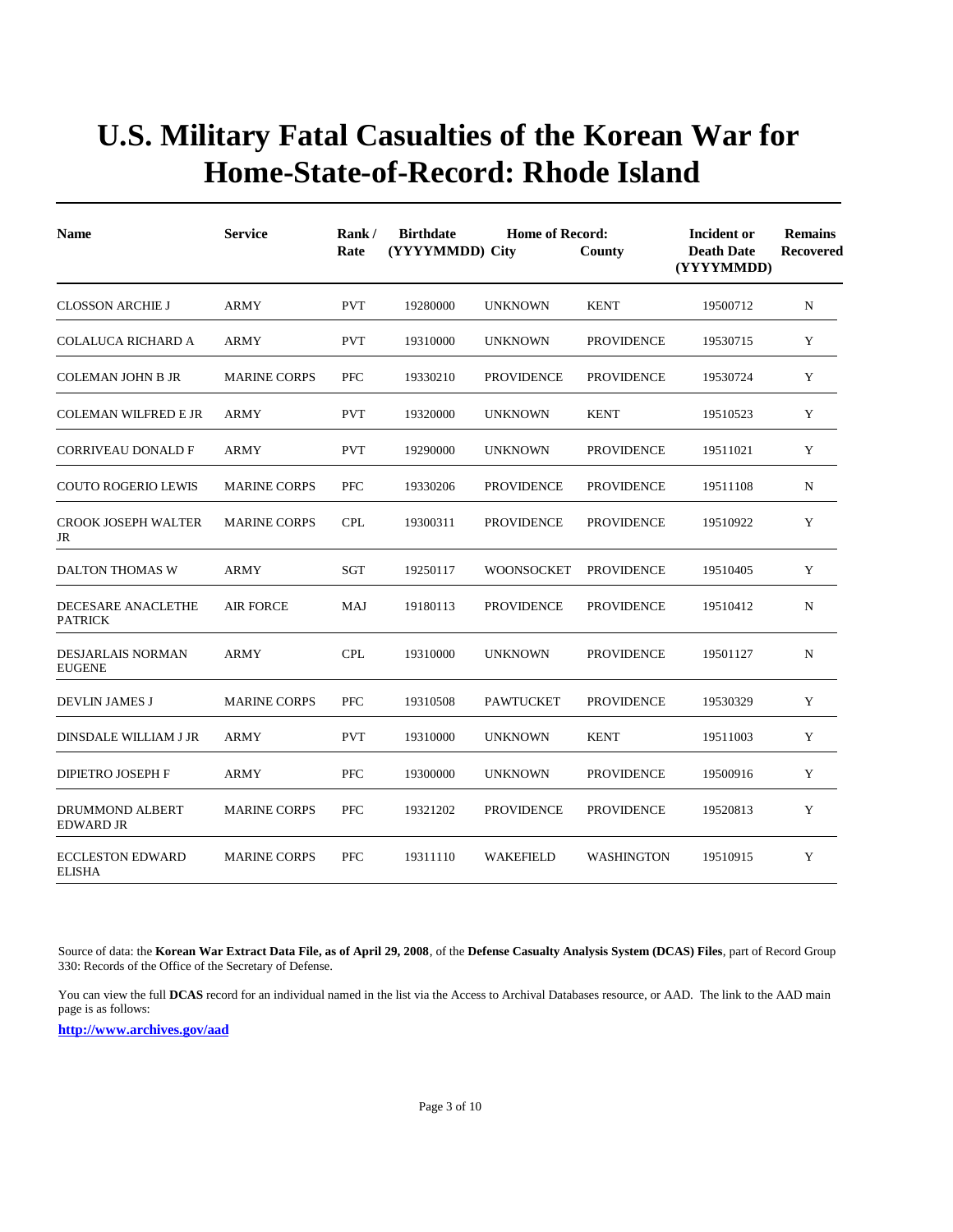| <b>Name</b>                             | <b>Service</b>      | Rank/<br>Rate   | <b>Birthdate</b><br>(YYYYMMDD) City | <b>Home of Record:</b> | County            | Incident or<br><b>Death Date</b><br>(YYYYMMDD) | <b>Remains</b><br><b>Recovered</b> |
|-----------------------------------------|---------------------|-----------------|-------------------------------------|------------------------|-------------------|------------------------------------------------|------------------------------------|
| <b>EGAN THOMAS JOSEPH</b>               | <b>MARINE CORPS</b> | <b>PFC</b>      | 19310722                            | <b>PROVIDENCE</b>      | <b>PROVIDENCE</b> | 19510520                                       | Y                                  |
| <b>EVONSKA ALBERT T</b>                 | <b>ARMY</b>         | <b>PFC</b>      | 19240000                            | <b>UNKNOWN</b>         | <b>PROVIDENCE</b> | 19510520                                       | Y                                  |
| <b>FIGUREID RONALD</b>                  | <b>ARMY</b>         | <b>CPL</b>      | 19300915                            | <b>UNKNOWN</b>         | <b>BRISTOL</b>    | 19510215                                       | N                                  |
| <b>FONTAINE ERNEST</b><br><b>JOSEPH</b> | <b>ARMY</b>         | <b>SFC</b>      | 19180000                            | <b>UNKNOWN</b>         | <b>BRISTOL</b>    | 19501202                                       | $\mathbf N$                        |
| <b>FRANCIS CHARLES</b><br><b>HENRY</b>  | <b>NAVY</b>         | PO <sub>3</sub> | 19270129                            | <b>NEWPORT</b>         | <b>NEWPORT</b>    | 19510612                                       | Y                                  |
| <b>GACCIONE LOUIS R</b>                 | ARMY                | <b>PVT</b>      | 19320000                            | <b>UNKNOWN</b>         | <b>WASHINGTON</b> | 19530718                                       | Y                                  |
| <b>GAUTREAU NORMAND</b>                 | <b>MARINE CORPS</b> | <b>PFC</b>      | 19310221                            | WOONSOCKET             | <b>PROVIDENCE</b> | 19501202                                       | Y                                  |
| <b>GIBLIN GEORGE G G</b>                | ARMY                | <b>PFC</b>      | 19270000                            | <b>UNKNOWN</b>         | <b>PROVIDENCE</b> | 19500720                                       | Y                                  |
| <b>GILLETT RICHARD</b>                  | ARMY                | <b>CPL</b>      |                                     | <b>UNKNOWN</b>         | <b>NEWPORT</b>    | 19501126                                       | Y                                  |
| <b>GOMES ANTONE</b>                     | <b>ARMY</b>         | <b>PFC</b>      | 19290000                            | <b>UNKNOWN</b>         | <b>PROVIDENCE</b> | 19510422                                       | Y                                  |
| <b>GRAVELINE ERNEST L JR</b>            | <b>ARMY</b>         | <b>CPT</b>      | 19220000                            | <b>UNKNOWN</b>         | <b>PROVIDENCE</b> | 19510518                                       | Y                                  |
| <b>GRAVINA LORENZO L JR</b>             | <b>ARMY</b>         | <b>CPL</b>      | 19310000                            | <b>UNKNOWN</b>         | <b>PROVIDENCE</b> | 19530301                                       | $\mathbf N$                        |
| <b>GREER WILLIAM J</b>                  | <b>ARMY</b>         | <b>PVT</b>      | 19230000                            | <b>UNKNOWN</b>         | <b>PROVIDENCE</b> | 19530715                                       | Y                                  |
| HARKNESS HARRY E                        | ARMY                | SGT             | 19270000                            | <b>UNKNOWN</b>         | WASHINGTON        | 19501102                                       | N                                  |
| <b>HARRIS HOWARD</b><br><b>KENNETH</b>  | <b>ARMY</b>         | <b>CPL</b>      | 19300000                            | <b>PROVIDENCE</b>      | <b>PROVIDENCE</b> | 19500720                                       | $\mathbf N$                        |
| <b>HAZARD MASON CARL</b>                | <b>MARINE CORPS</b> | <b>CPL</b>      | 19300909                            | WAKEFIELD              | <b>WASHINGTON</b> | 19520730                                       | Y                                  |

Source of data: the **Korean War Extract Data File, as of April 29, 2008**, of the **Defense Casualty Analysis System (DCAS) Files**, part of Record Group 330: Records of the Office of the Secretary of Defense.

You can view the full **DCAS** record for an individual named in the list via the Access to Archival Databases resource, or AAD. The link to the AAD main page is as follows: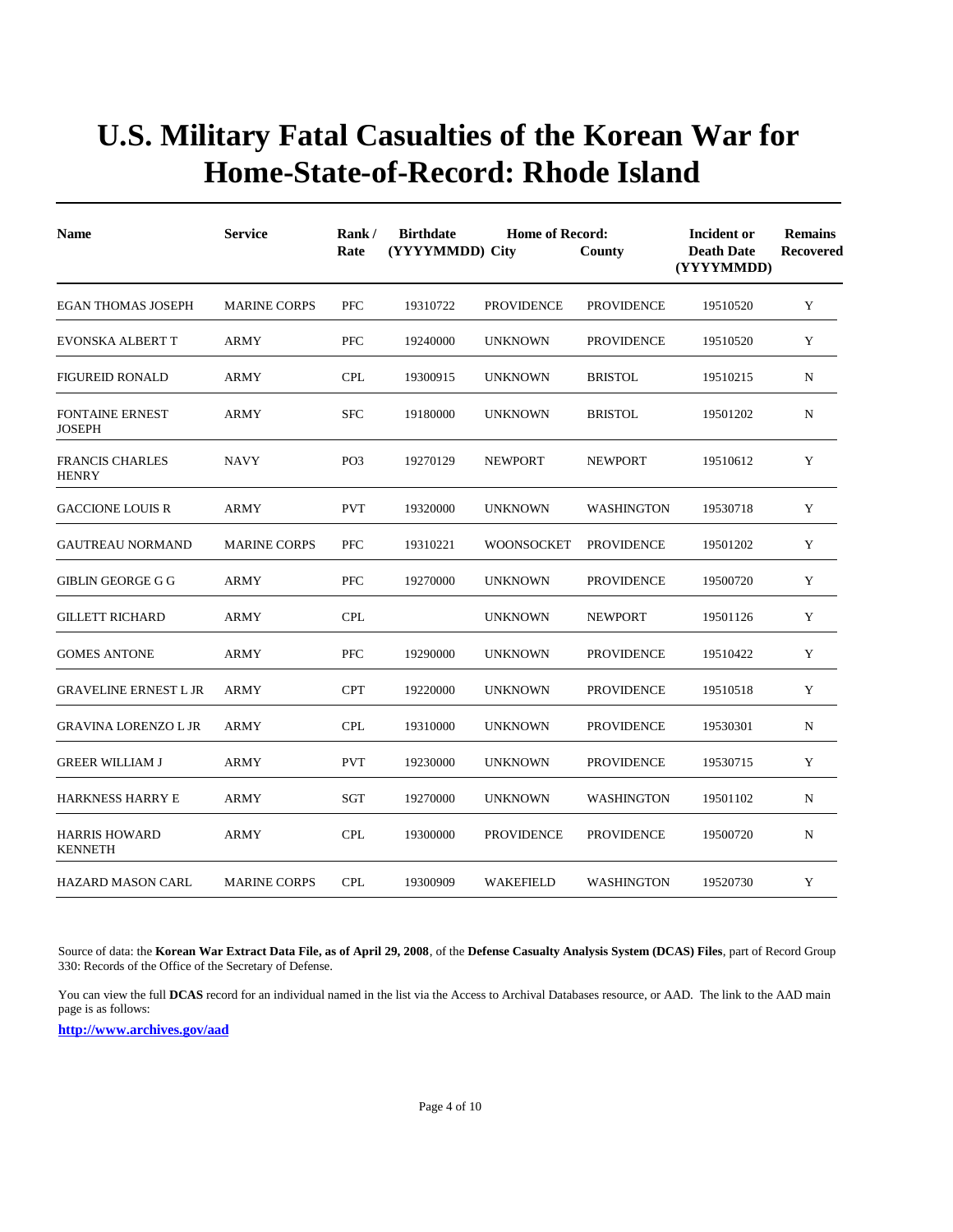| <b>Name</b>                | <b>Service</b>      | Rank/<br>Rate | <b>Birthdate</b><br>(YYYYMMDD) City | <b>Home of Record:</b> | County            | <b>Incident or</b><br><b>Death Date</b><br>(YYYYMMDD) | <b>Remains</b><br><b>Recovered</b> |
|----------------------------|---------------------|---------------|-------------------------------------|------------------------|-------------------|-------------------------------------------------------|------------------------------------|
| HEWINS DONALD C            | <b>ARMY</b>         | <b>MSG</b>    | 19290000                            | <b>UNKNOWN</b>         | <b>PROVIDENCE</b> | 19500901                                              | Y                                  |
| <b>HILL OWEN T</b>         | <b>ARMY</b>         | <b>SGT</b>    | 19280000                            | <b>UNKNOWN</b>         | <b>PROVIDENCE</b> | 19500918                                              | Y                                  |
| <b>HOGAN JAMES F</b>       | <b>ARMY</b>         | <b>PFC</b>    | 19300000                            | <b>UNKNOWN</b>         | <b>PROVIDENCE</b> | 19520718                                              | Y                                  |
| <b>HOLBURN JOHN K</b>      | <b>ARMY</b>         | <b>SFC</b>    | 19230000                            | <b>UNKNOWN</b>         | <b>KENT</b>       | 19501130                                              | N                                  |
| <b>HOMSEY EDWARD A</b>     | <b>ARMY</b>         | <b>PFC</b>    | 19170000                            | <b>UNKNOWN</b>         | <b>PROVIDENCE</b> | 19530715                                              | Y                                  |
| <b>JOAQUIM JOSE</b>        | <b>ARMY</b>         | <b>CPL</b>    | 19270000                            | <b>UNKNOWN</b>         | <b>PROVIDENCE</b> | 19510916                                              | Y                                  |
| <b>KENNEDY DONALD P</b>    | <b>ARMY</b>         | <b>PVT</b>    | 19280000                            | <b>UNKNOWN</b>         | <b>PROVIDENCE</b> | 19510216                                              | Y                                  |
| <b>KIVALOS PETER HARRY</b> | <b>MARINE CORPS</b> | <b>PFC</b>    | 19330118                            | <b>PROVIDENCE</b>      | <b>PROVIDENCE</b> | 19511001                                              | Y                                  |
| <b>KLEINKAUF HOWARD F</b>  | <b>ARMY</b>         | <b>CPL</b>    | 19310000                            | <b>UNKNOWN</b>         | <b>PROVIDENCE</b> | 19521001                                              | Y                                  |
| <b>LAMBERT ROLAND</b>      | ARMY                | <b>PFC</b>    | 19290000                            | <b>UNKNOWN</b>         | <b>PROVIDENCE</b> | 19501128                                              | Y                                  |
| LAPRADE WILLIAM J          | <b>ARMY</b>         | <b>PFC</b>    | 19320000                            | <b>UNKNOWN</b>         | <b>PROVIDENCE</b> | 19500716                                              | Y                                  |
| <b>LEIGHTON ROBERT W</b>   | ARMY                | <b>PFC</b>    | 19300000                            | <b>UNKNOWN</b>         | <b>PROVIDENCE</b> | 19520112                                              | Y                                  |
| <b>LEPIZZERA CARLOS</b>    | <b>ARMY</b>         | <b>CPL</b>    | 19300000                            | <b>UNKNOWN</b>         | <b>PROVIDENCE</b> | 19501202                                              | Y                                  |
| LEVESQUE JOSEPH A          | ARMY                | <b>PFC</b>    | 19260000                            | <b>UNKNOWN</b>         | <b>KENT</b>       | 19510424                                              | Y                                  |
| LEWIS ALBERT E             | ARMY                | <b>PFC</b>    | 19270000                            | <b>UNKNOWN</b>         | <b>PROVIDENCE</b> | 19501130                                              | Y                                  |
| <b>LOPES FRANK M</b>       | <b>AIR FORCE</b>    | 1STLT         | 19281208                            | <b>NEWPORT</b>         | <b>NEWPORT</b>    | 19501015                                              | N                                  |
| <b>LORIMER GEORGE H JR</b> | <b>ARMY</b>         | <b>CPL</b>    | 19300000                            | <b>UNKNOWN</b>         | <b>PROVIDENCE</b> | 19500905                                              | Y                                  |

Source of data: the **Korean War Extract Data File, as of April 29, 2008**, of the **Defense Casualty Analysis System (DCAS) Files**, part of Record Group 330: Records of the Office of the Secretary of Defense.

You can view the full **DCAS** record for an individual named in the list via the Access to Archival Databases resource, or AAD. The link to the AAD main page is as follows: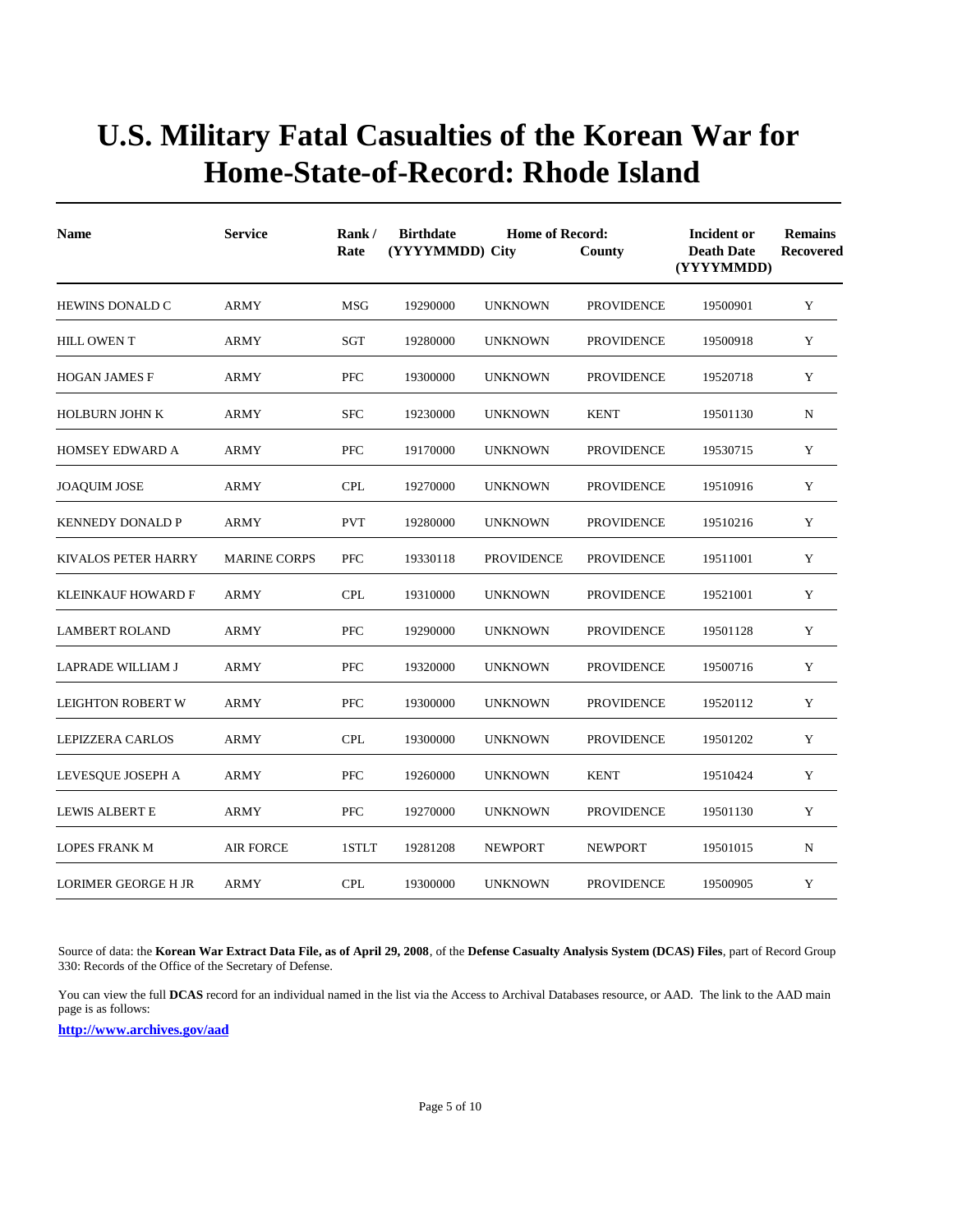| <b>Name</b>                                | <b>Service</b>      | Rank/<br>Rate | <b>Birthdate</b><br>(YYYYMMDD) City | <b>Home of Record:</b> | County            | Incident or<br><b>Death Date</b><br>(YYYYMMDD) | <b>Remains</b><br>Recovered |
|--------------------------------------------|---------------------|---------------|-------------------------------------|------------------------|-------------------|------------------------------------------------|-----------------------------|
| LUMB NORMAN J                              | <b>ARMY</b>         | <b>PVT</b>    | 19300000                            | <b>UNKNOWN</b>         | <b>PROVIDENCE</b> | 19510201                                       | Y                           |
| LUSIGNAN ARTHUR E                          | <b>ARMY</b>         | <b>PFC</b>    | 19320000                            | <b>UNKNOWN</b>         | <b>PROVIDENCE</b> | 19530615                                       | Y                           |
| <b>MANUEL ROBERT J</b>                     | ARMY                | 2LT           | 19290000                            | <b>UNKNOWN</b>         | <b>NEWPORT</b>    | 19521014                                       | Y                           |
| <b>MARCHESE ALEXANDER</b><br><b>JOSEPH</b> | <b>MARINE CORPS</b> | <b>PFC</b>    | 19320121                            | <b>NEWPORT</b>         | <b>NEWPORT</b>    | 19510609                                       | Y                           |
| <b>MARTIN JAMES F</b>                      | <b>ARMY</b>         | <b>PVT</b>    | 19310000                            | <b>UNKNOWN</b>         | <b>PROVIDENCE</b> | 19530614                                       | Y                           |
| <b>MAZZULLA ANTHONY R</b>                  | <b>ARMY</b>         | 2LT           |                                     | <b>UNKNOWN</b>         | <b>PROVIDENCE</b> | 19501202                                       | N                           |
| <b>MCGEOUGH LEO F</b>                      | <b>AIR FORCE</b>    | <b>CAPT</b>   | 19161109                            | <b>PAWTUCKET</b>       | <b>PROVIDENCE</b> | 19500713                                       | N                           |
| MCGUINNESS EDWARD<br><b>JOSEPH</b>         | <b>MARINE CORPS</b> | <b>CPL</b>    | 19290309                            | <b>CRANSTON</b>        | <b>PROVIDENCE</b> | 19521203                                       | Y                           |
| <b>MCMAHON RAYMOND F</b>                   | ARMY                | <b>CPL</b>    | 19290000                            | <b>UNKNOWN</b>         | <b>PROVIDENCE</b> | 19500921                                       | Y                           |
| <b>MCNULTY RICHARD LEE</b>                 | AIR FORCE           | 1STLT         | 19291103                            | WAKEFIELD              | <b>WASHINGTON</b> | 19520116                                       | N                           |
| <b>MEHAFFEY EARL R</b>                     | <b>ARMY</b>         | <b>PFC</b>    | 19290000                            | <b>UNKNOWN</b>         | <b>PROVIDENCE</b> | 19510212                                       | Y                           |
| <b>MEUNIER NORMAN O</b>                    | ARMY                | <b>PFC</b>    | 19310000                            | <b>UNKNOWN</b>         | <b>PROVIDENCE</b> | 19510214                                       | Y                           |
| <b>MEYER FRANCIS JOSEPH</b>                | <b>AIR FORCE</b>    | 1STLT         | 19181122                            | <b>PROVIDENCE</b>      | <b>PROVIDENCE</b> | 19500807                                       | Y                           |
| MILLETTE GERARD G                          | ARMY                | <b>PFC</b>    | 19310000                            | <b>UNKNOWN</b>         | <b>PROVIDENCE</b> | 19501130                                       | N                           |
| <b>MINER ASA B</b>                         | ARMY                | 2LT           | 19210000                            | <b>UNKNOWN</b>         | WASHINGTON        | 19511009                                       | Y                           |
| <b>MONTIGNY RENE R</b>                     | <b>ARMY</b>         | <b>PVT</b>    | 19320000                            | <b>UNKNOWN</b>         | <b>PROVIDENCE</b> | 19530608                                       | Y                           |

Source of data: the **Korean War Extract Data File, as of April 29, 2008**, of the **Defense Casualty Analysis System (DCAS) Files**, part of Record Group 330: Records of the Office of the Secretary of Defense.

You can view the full **DCAS** record for an individual named in the list via the Access to Archival Databases resource, or AAD. The link to the AAD main page is as follows: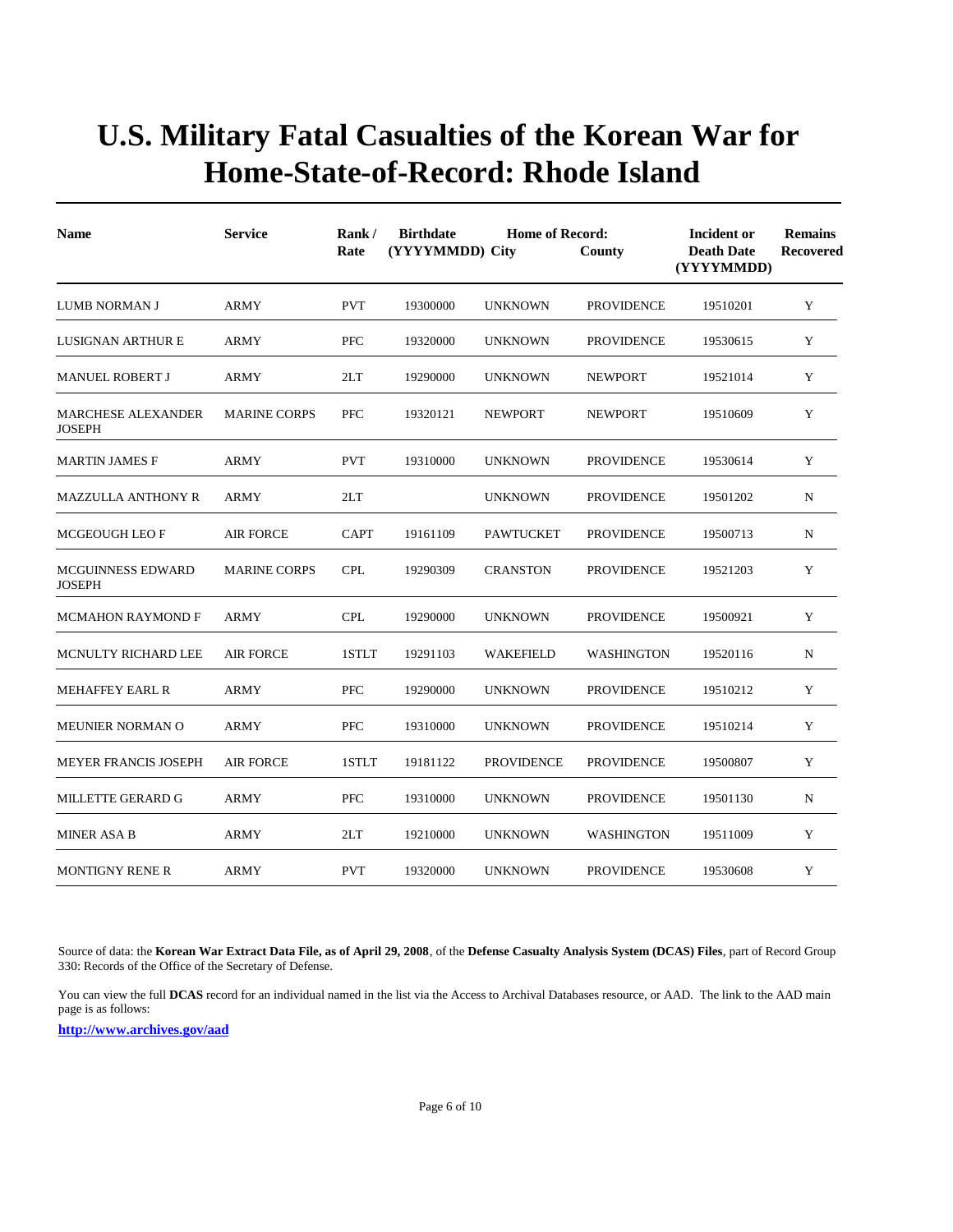| <b>Name</b>                              | <b>Service</b>      | Rank/<br>Rate | <b>Birthdate</b><br>(YYYYMMDD) City | <b>Home of Record:</b> | County            | Incident or<br><b>Death Date</b><br>(YYYYMMDD) | <b>Remains</b><br>Recovered |
|------------------------------------------|---------------------|---------------|-------------------------------------|------------------------|-------------------|------------------------------------------------|-----------------------------|
| <b>MOORE EUGENE K</b>                    | <b>ARMY</b>         | <b>CPL</b>    | 19280000                            | <b>UNKNOWN</b>         | <b>PROVIDENCE</b> | 19520402                                       | Y                           |
| MOSKOSKY WILLIAM<br><b>CHARLES SR</b>    | <b>AIR FORCE</b>    | <b>CAPT</b>   | 19231005                            | <b>EDGEWOOD</b>        | <b>PROVIDENCE</b> | 19521114                                       | Y                           |
| <b>MUNROE IRVING</b>                     | <b>AIR FORCE</b>    | A1C           | 19310604                            | <b>NEWPORT</b>         | <b>NEWPORT</b>    | 19510601                                       | $\mathbf N$                 |
| NICKERSON DONALD<br><b>WALTER</b>        | <b>MARINE CORPS</b> | <b>PFC</b>    | 19280516                            | <b>PROVIDENCE</b>      | <b>PROVIDENCE</b> | 19500919                                       | Y                           |
| <b>OCONNOR JOHN J</b>                    | <b>ARMY</b>         | <b>CPT</b>    | 19230000                            | <b>UNKNOWN</b>         | <b>PROVIDENCE</b> | 19530530                                       | Y                           |
| PINA DAVID F                             | <b>ARMY</b>         | PFC           | 19290000                            | <b>UNKNOWN</b>         | <b>PROVIDENCE</b> | 19520923                                       | Y                           |
| POULIN THOMAS J                          | <b>ARMY</b>         | PFC           | 19270000                            | <b>UNKNOWN</b>         | <b>PROVIDENCE</b> | 19510901                                       | Y                           |
| PRIOR OWEN                               | ARMY                | PFC           | 19281210                            | <b>PROVIDENCE</b>      | <b>PROVIDENCE</b> | 19520721                                       | Y                           |
| <b>RAMSDELL GILBERT</b><br><b>HOWARD</b> | <b>MARINE CORPS</b> | PFC           | 19321229                            | <b>SPRING GREEN</b>    | <b>KENT</b>       | 19520528                                       | Y                           |
| <b>RATHBONE HENRY</b><br><b>BROWNELL</b> | <b>NAVY</b>         | <b>LTJG</b>   | 19250913                            | <b>PROVIDENCE</b>      | <b>PROVIDENCE</b> | 19510804                                       | N                           |
| <b>READ WILLIAM T JR</b>                 | <b>ARMY</b>         | <b>PVT</b>    | 19330000                            | <b>UNKNOWN</b>         | <b>PROVIDENCE</b> | 19520410                                       | Y                           |
| <b>RICE ROBERT EDWARD</b>                | <b>ARMY</b>         | PFC           | 19291121                            | <b>UNKNOWN</b>         | <b>WASHINGTON</b> | 19501127                                       | N                           |
| RIGLEY EDWARD J                          | <b>MARINE CORPS</b> | PFC           | 19310208                            | <b>PROVIDENCE</b>      | <b>PROVIDENCE</b> | 19530709                                       | Y                           |
| ROBERTI JOSEPH M                         | <b>ARMY</b>         | <b>PVT</b>    | 19290000                            | <b>UNKNOWN</b>         | <b>PROVIDENCE</b> | 19511109                                       | Y                           |
| ROBIDOUX LAWRENCE J                      | ARMY                | <b>CPL</b>    | 19230000                            | <b>UNKNOWN</b>         | <b>PROVIDENCE</b> | 19501127                                       | N                           |

Source of data: the **Korean War Extract Data File, as of April 29, 2008**, of the **Defense Casualty Analysis System (DCAS) Files**, part of Record Group 330: Records of the Office of the Secretary of Defense.

You can view the full **DCAS** record for an individual named in the list via the Access to Archival Databases resource, or AAD. The link to the AAD main page is as follows: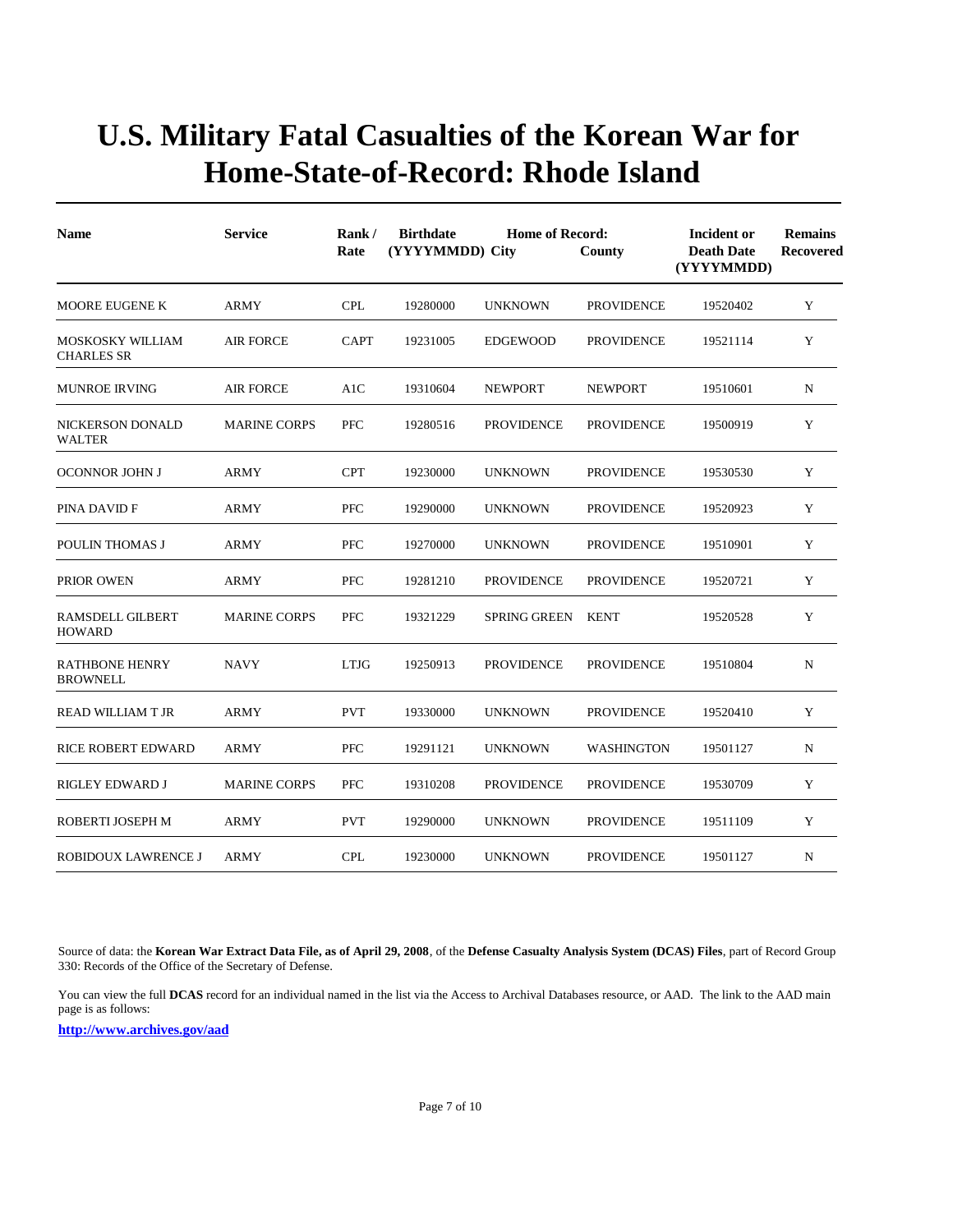| <b>Name</b>                            | <b>Service</b>      | Rank/<br>Rate | <b>Birthdate</b><br>(YYYYMMDD) City | <b>Home of Record:</b> | County            | Incident or<br><b>Death Date</b><br>(YYYYMMDD) | <b>Remains</b><br><b>Recovered</b> |  |
|----------------------------------------|---------------------|---------------|-------------------------------------|------------------------|-------------------|------------------------------------------------|------------------------------------|--|
| <b>ROBINSON DONALD W</b>               | <b>ARMY</b>         | <b>PVT</b>    | 19290000                            | <b>UNKNOWN</b>         | <b>WASHINGTON</b> | 19510821                                       | Y                                  |  |
| <b>SALISBURY OWEN E</b>                | ARMY                | <b>PVT</b>    | 19320000                            | <b>UNKNOWN</b>         | <b>WASHINGTON</b> | 19511010                                       | Y                                  |  |
| <b>SCANLON ROBERT</b><br><b>HAROLD</b> | <b>ARMY</b>         | <b>PFC</b>    | 19300720                            | <b>UNKNOWN</b>         | <b>PROVIDENCE</b> | 19500809                                       | N                                  |  |
| <b>SCROGEY JOHN</b><br><b>RAYMOND</b>  | ARMY                | <b>PFC</b>    | 19290000                            | <b>UNKNOWN</b>         | <b>PROVIDENCE</b> | 19500731                                       | Y                                  |  |
| <b>SEQUEIRA ANTONIO</b>                | <b>ARMY</b>         | <b>PFC</b>    | 19260000                            | <b>UNKNOWN</b>         | <b>PROVIDENCE</b> | 19520922                                       | Y                                  |  |
| <b>SEVIGNY WILFRED J</b>               | ARMY                | <b>CPL</b>    | 19170000                            | <b>UNKNOWN</b>         | <b>PROVIDENCE</b> | 19500903                                       | Y                                  |  |
| <b>SHENK HENRY HESS</b>                | <b>MARINE CORPS</b> | <b>SSGT</b>   | 19220704                            | <b>NEWPORT</b>         | <b>NEWPORT</b>    | 19501207                                       | Y                                  |  |
| <b>SHUNNEY JAMES</b><br><b>PATRICK</b> | <b>ARMY</b>         | <b>SGT</b>    | 19310316                            | <b>UNKNOWN</b>         | <b>PROVIDENCE</b> | 19501102                                       | ${\bf N}$                          |  |
| <b>SILVER ALFRED</b>                   | ARMY                | <b>PFC</b>    | 19280000                            | <b>UNKNOWN</b>         | <b>PROVIDENCE</b> | 19510827                                       | Y                                  |  |
| <b>SILVIA JOSEPH F</b>                 | ARMY                | <b>PFC</b>    | 19320000                            | UNKNOWN                | <b>NEWPORT</b>    | 19510212                                       | N                                  |  |
| <b>SIMPSON WILLIAM W</b>               | ARMY                | <b>SGT</b>    | 19280000                            | UNKNOWN                | <b>PROVIDENCE</b> | 19510213                                       | Y                                  |  |
| <b>SINNETT CHARLES F JR</b>            | ARMY                | <b>CPL</b>    | 19270000                            | <b>UNKNOWN</b>         | <b>PROVIDENCE</b> | 19511224                                       | Y                                  |  |
| SPARKS JAMES R                         | ARMY                | <b>CPL</b>    | 19250000                            | <b>UNKNOWN</b>         | <b>KENT</b>       | 19501130                                       | N                                  |  |
| SPEIGHT HARRY                          | <b>ARMY</b>         | <b>CPT</b>    | 19210000                            | UNKNOWN                | <b>PROVIDENCE</b> | 19500926                                       | Y                                  |  |
| <b>STONE CHARLES A JR</b>              | <b>ARMY</b>         | <b>PFC</b>    | 19290000                            | <b>UNKNOWN</b>         | <b>WASHINGTON</b> | 19520704                                       | Y                                  |  |
| STONGE JOSEPH D                        | <b>ARMY</b>         | <b>PFC</b>    | 19270000                            | <b>UNKNOWN</b>         | <b>PROVIDENCE</b> | 19510315                                       | Y                                  |  |

Source of data: the **Korean War Extract Data File, as of April 29, 2008**, of the **Defense Casualty Analysis System (DCAS) Files**, part of Record Group 330: Records of the Office of the Secretary of Defense.

You can view the full **DCAS** record for an individual named in the list via the Access to Archival Databases resource, or AAD. The link to the AAD main page is as follows: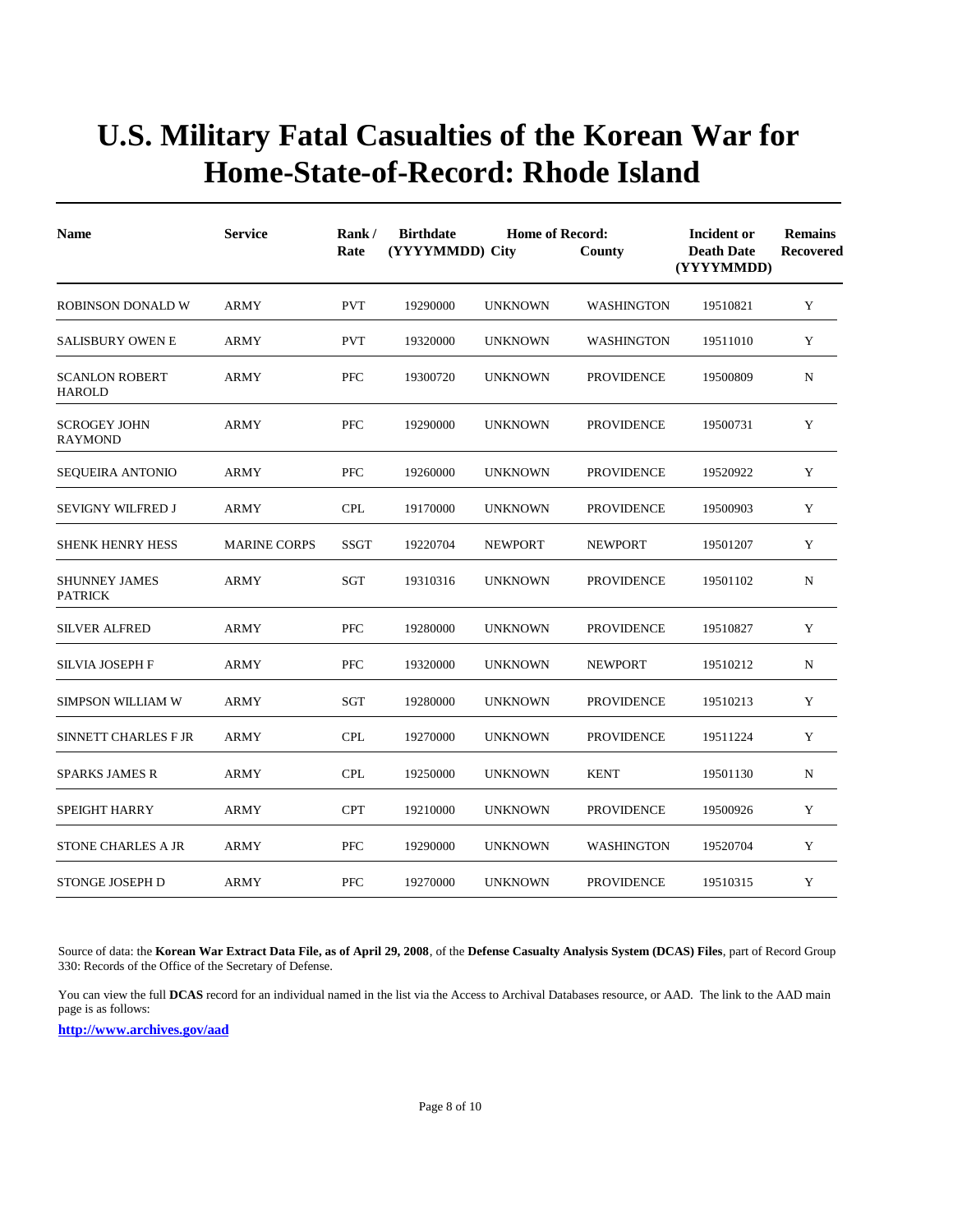| <b>Name</b>                                  | <b>Service</b>   | Rank/<br>Rate | <b>Birthdate</b><br>(YYYYMMDD) City | <b>Home of Record:</b> | County            | Incident or<br><b>Death Date</b><br>(YYYYMMDD) | <b>Remains</b><br><b>Recovered</b> |
|----------------------------------------------|------------------|---------------|-------------------------------------|------------------------|-------------------|------------------------------------------------|------------------------------------|
| <b>STORTI JOSEPH E</b>                       | <b>ARMY</b>      | SGT           | 19290000                            | <b>UNKNOWN</b>         | <b>PROVIDENCE</b> | 19510607                                       | Y                                  |
| <b>SUITOR ROBERT T</b>                       | ARMY             | <b>PVT</b>    | 19310000                            | <b>UNKNOWN</b>         | <b>PROVIDENCE</b> | 19500812                                       | Y                                  |
| SULLIVAN JOSEPH J                            | <b>ARMY</b>      | <b>CPL</b>    | 19290000                            | <b>UNKNOWN</b>         | <b>PROVIDENCE</b> | 19500902                                       | Y                                  |
| <b>TEFFT FREDERICK</b>                       | ARMY             | <b>PFC</b>    |                                     | <b>HOPE VALLEY</b>     | <b>WASHINGTON</b> | 19520818                                       | Y                                  |
| THIBEAULT ARTHUR E                           | <b>ARMY</b>      | SGT           | 19220000                            | <b>UNKNOWN</b>         | <b>PROVIDENCE</b> | 19500902                                       | Y                                  |
| <b>THIERFELDER WALTER</b><br><b>EDWIN JR</b> | <b>NAVY</b>      | <b>FN</b>     | 19340401                            | <b>JAMESTOWN</b>       | <b>NEWPORT</b>    | 19520916                                       | Y                                  |
| THURSTON RUSSELL E                           | ARMY             | <b>PVT</b>    | 19290000                            | <b>UNKNOWN</b>         | <b>PROVIDENCE</b> | 19511107                                       | Y                                  |
| TILLEY WILLIAM L                             | <b>ARMY</b>      | <b>PFC</b>    | 19280000                            | <b>UNKNOWN</b>         | <b>KENT</b>       | 19510214                                       | Y                                  |
| <b>TOCCI LOUIS</b>                           | <b>ARMY</b>      | <b>PFC</b>    | 19320000                            | <b>UNKNOWN</b>         | <b>PROVIDENCE</b> | 19530718                                       | Y                                  |
| TRIA JOSEPH R                                | ARMY             | <b>CPL</b>    | 19310000                            | <b>UNKNOWN</b>         | <b>PROVIDENCE</b> | 19530518                                       | Y                                  |
| TROUFIELD ROBERT A                           | <b>ARMY</b>      | <b>PFC</b>    | 19310000                            | <b>UNKNOWN</b>         | <b>PROVIDENCE</b> | 19500901                                       | Y                                  |
| <b>TURGEON DANIEL A</b>                      | <b>ARMY</b>      | <b>PFC</b>    | 19300000                            | <b>UNKNOWN</b>         | <b>PROVIDENCE</b> | 19500903                                       | Y                                  |
| <b>VADENAIS ELPHEGE</b>                      | <b>ARMY</b>      | PFC           | 19300000                            | <b>UNKNOWN</b>         | <b>PROVIDENCE</b> | 19501212                                       | $\mathbf N$                        |
| <b>VIERA FRANK JR</b>                        | <b>ARMY</b>      | <b>PFC</b>    | 19290703                            | <b>UNKNOWN</b>         | <b>BRISTOL</b>    | 19511223                                       | ${\bf N}$                          |
| <b>VIVEIROS MANUEL</b><br><b>JOSEPH</b>      | <b>AIR FORCE</b> | <b>SSGT</b>   | 19240322                            | <b>NEWPORT</b>         | <b>NEWPORT</b>    | 19510325                                       | N                                  |
| <b>WATERHOUSE ALBERT H</b><br>JR             | <b>ARMY</b>      | <b>PVT</b>    | 19310000                            | <b>UNKNOWN</b>         | <b>KENT</b>       | 19510425                                       | Y                                  |

Source of data: the **Korean War Extract Data File, as of April 29, 2008**, of the **Defense Casualty Analysis System (DCAS) Files**, part of Record Group 330: Records of the Office of the Secretary of Defense.

You can view the full **DCAS** record for an individual named in the list via the Access to Archival Databases resource, or AAD. The link to the AAD main page is as follows: